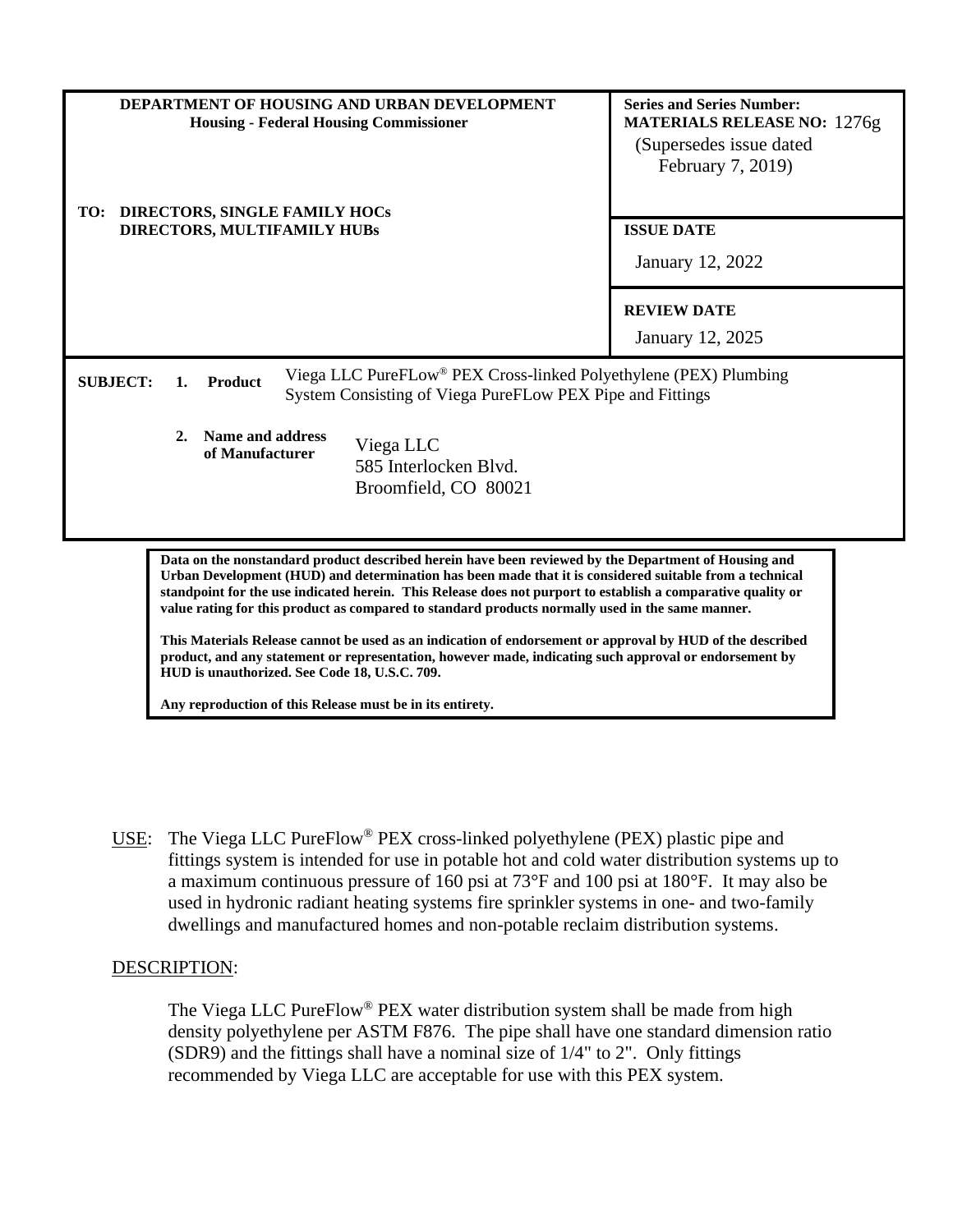# REQUIREMENTS:

The Viega LLC PureFlow<sup>®</sup> PEX water distribution system shall comply with the following standards or more recent versions:

| <b>AWWA C904-06</b>     | "Cross-Linked Polyethylene (PEX) Pressure Pipe, 1/2 in<br>(12mm) through 3 in (76mm), for Water Service"                                                                                    |
|-------------------------|---------------------------------------------------------------------------------------------------------------------------------------------------------------------------------------------|
| <b>ASTM E 84-2021a</b>  | "Standard Test Method for Surface Burning Characteristics<br>of Building Materials"                                                                                                         |
| <b>ASTM F 876-2020b</b> | "Standard Specification for Cross-linked Polyethylene<br>(PEX) Tubing"                                                                                                                      |
| <b>ASTM F 877-2020</b>  | "Standard Specification for Cross-linked Polyethylene<br>(PEX) Plastic Hot-and-Cold Water Distribution Systems"                                                                             |
| ASTM F 1807-2019b       | "Standard Specification for Metal Insert Fittings Utilizing a<br>Copper Crimp Ring for SDR9 Cross-linked Polyethylene<br>(PEX) Tubing"                                                      |
| ASTM F 2159-2021        | "Standard Specifications for Plastic Insert Fittings Utilizing<br>a Copper Crimp Ring for SDR9 Cross-linked Polyethylene<br>(PEX) Tubing."                                                  |
| <b>ANSI/NSF 14-2020</b> | "Standard for Plastic Piping System Components and<br>Related Materials". The tubing and fittings shall comply<br>with all of the performance requirements as outlined in<br><b>NSF-14.</b> |
| <b>ANSI/NSF 61-2020</b> | "Standard for Drinking Water Systems Components Health<br>Effects"                                                                                                                          |
| IM-PF 724596 0621       | "Viega PEX Water Systems Installation Manual"                                                                                                                                               |
| NFPA 13D-2022           | "Installation of Sprinkler Systems in One- and Two-Family<br>Dwellings and Manufactured Homes."                                                                                             |
| UL 1821-2019            | "Thermoplastic Sprinkler Pipe and Fittings for Low<br>Pressure Dry Pipe Applications."                                                                                                      |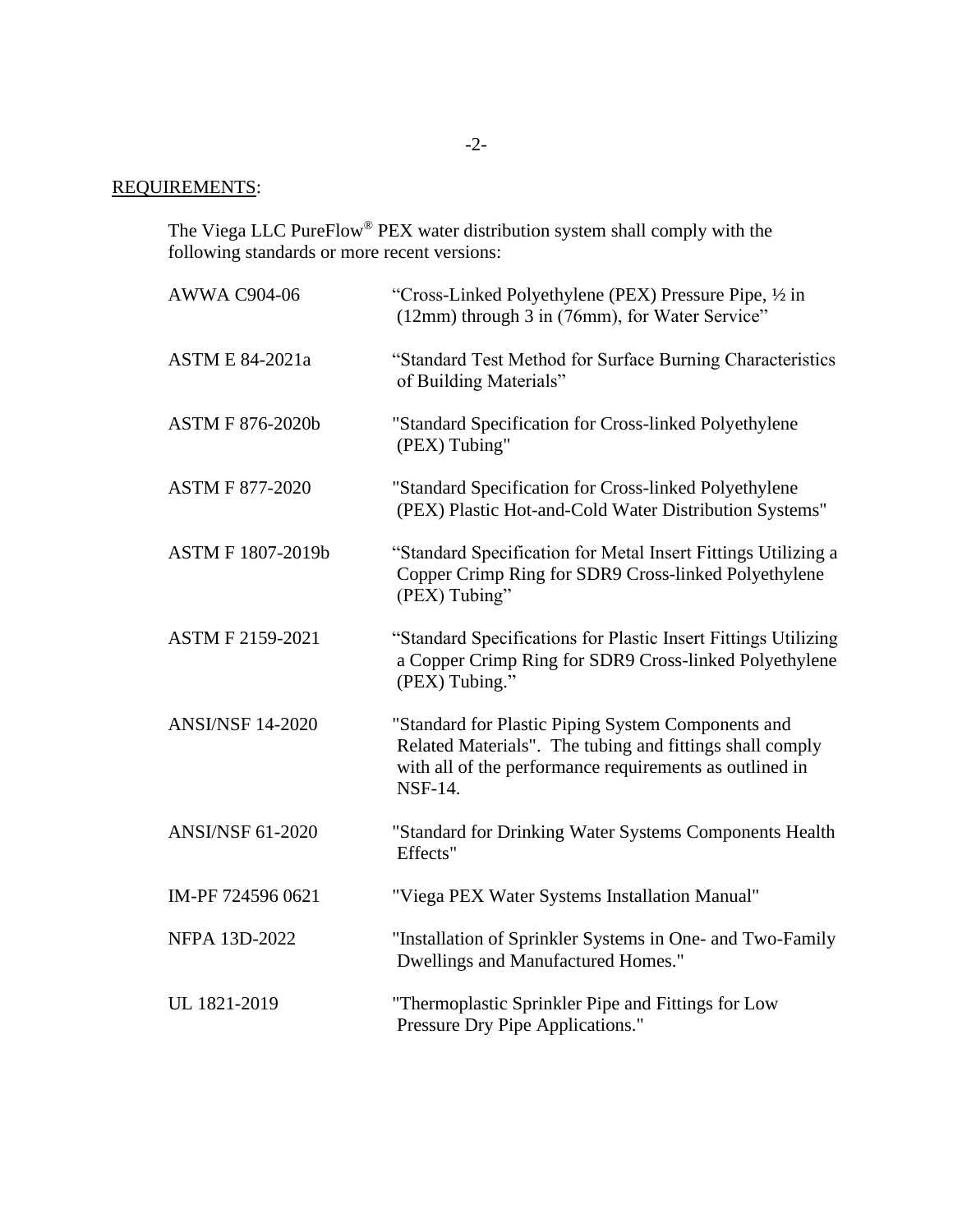| <b>ASTM F3347-2021</b> | "Standard Specification for Metal Press Insert Fittings<br>with Factory Assembled Stainless Steel Press Sleeve for<br>SDR9 Cross-linked Polyethylene (PEX) Tubing and<br>SDR9 Polyethylene for Raised Temperature (PE-RT)<br>Tubing."   |
|------------------------|-----------------------------------------------------------------------------------------------------------------------------------------------------------------------------------------------------------------------------------------|
| ASTM F3348-21a         | "Standard Specification for Plastic Press Insert Fittings<br>with Factory Assembled Stainless Steel Press Sleeve<br>for SDR9 Cross-linked Polyethylene (PEX) Tubing and<br>SDR9 Polyethylene for Raised Temperature (PE-RT)<br>Tubing." |
| UL 2846-2021           | Fire Test of Plastic Water Distribution Plumbing Pipe<br>for Visible Flame and Smoke Characteristics (Ed.1)."                                                                                                                           |

-3-

## INSTALLATION:

- 1. The Viega LLC PureFlow® PEX plastic pipe and fitting system shall be installed according to the manufacturer's instructions described in the current revision of Viega LLC PureFlow® Water Systems Installation Manual.
- 2. Only fittings approved by Viega LLC shall be used.
- 3. The PEX plastic pipe shall not be exposed to direct sun light for more than 6 months while the polymer fittings shall not be exposed for more than 15 days.
- 4. Keep the Viega PureFlow® PEX Tubing (PEX) a minimum of 12" vertically and 6" horizontally from sources of high heat such as recessed light fixtures, gas flue vents, heating appliances, or electric motors.
- 5. PEX plastic pipe should not be anchored rigidly but allow for thermal expansion. Refer to section 12.9 Tubing Expansion in Viega PureFlow Water System Installation manual.

## MANUFACTURING PLANT LOCATIONS:

The product covered under this MR will be produced at the following plants: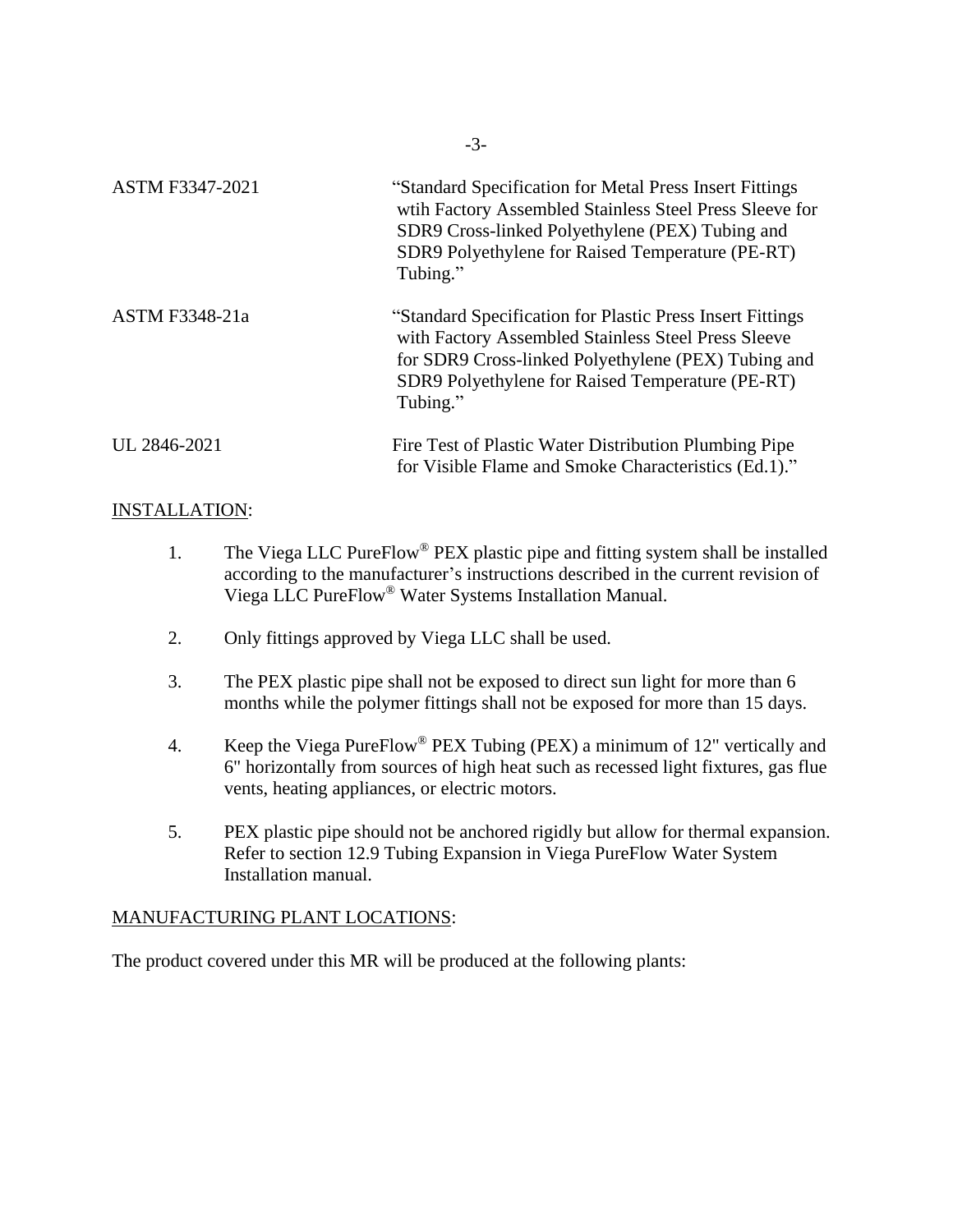2211 Viega Avenue An der Mühle 4 McPherson, KS 67460 D-99518 Groβheringen Sam Ediger Germany 316-425-7400 Anita Pilka

Viega LLC Viega GmbH & Co. KG 011 49 2722 61 1117

#### CERTIFICATION:

Viega LLC certifies that the Viega PEX cross-linked polyethylene pipe and fittings and systems shall be produced in conformance to this MR and are in compliance with a validation program at NSF International, Inc., in accordance with the Code of Federal Regulations, 24 CFR 200.935. NSF International, Inc. shall inspect the manufacturer's facility to assure that the quality control procedures are being followed. Four samples of this product shall be selected and tested each year to validate the manufacturer's conformance to the requirements of this MR. Each pipe and fittings certified as conforming to this MR, shall be labeled with the following information:

- 1. The NSF validation mark.
- 2. The manufacturer's name.
- 3. The manufacturer's conformance to this MR.
- 4. The fittings made from polysulfone resin shall be identified as PSU
- 5. The fittings made from accudel and radel resin shall be identified as PPSU.

#### WARRANTY:

Viega LLC warrants the Viega PureFlow® PEX cross-linked polyethylene pipe and fittings systems specifically to the terms of the applicable Viega LLC Limited Warranty.

This warranty does not relieve the builder, in any way, of responsibility under the Builder's Warranty required by the National Housing Act or under any provisions applicable to any other housing program.

#### MANUFACTURER'S RESPONSIBILITIES:

Issuance of this Materials Release (MR) commits the manufacturer to fulfill, as a minimum, the following:

1. Produce, label and certify the material, product or system in strict accordance with the terms of this MR.

 $-4-$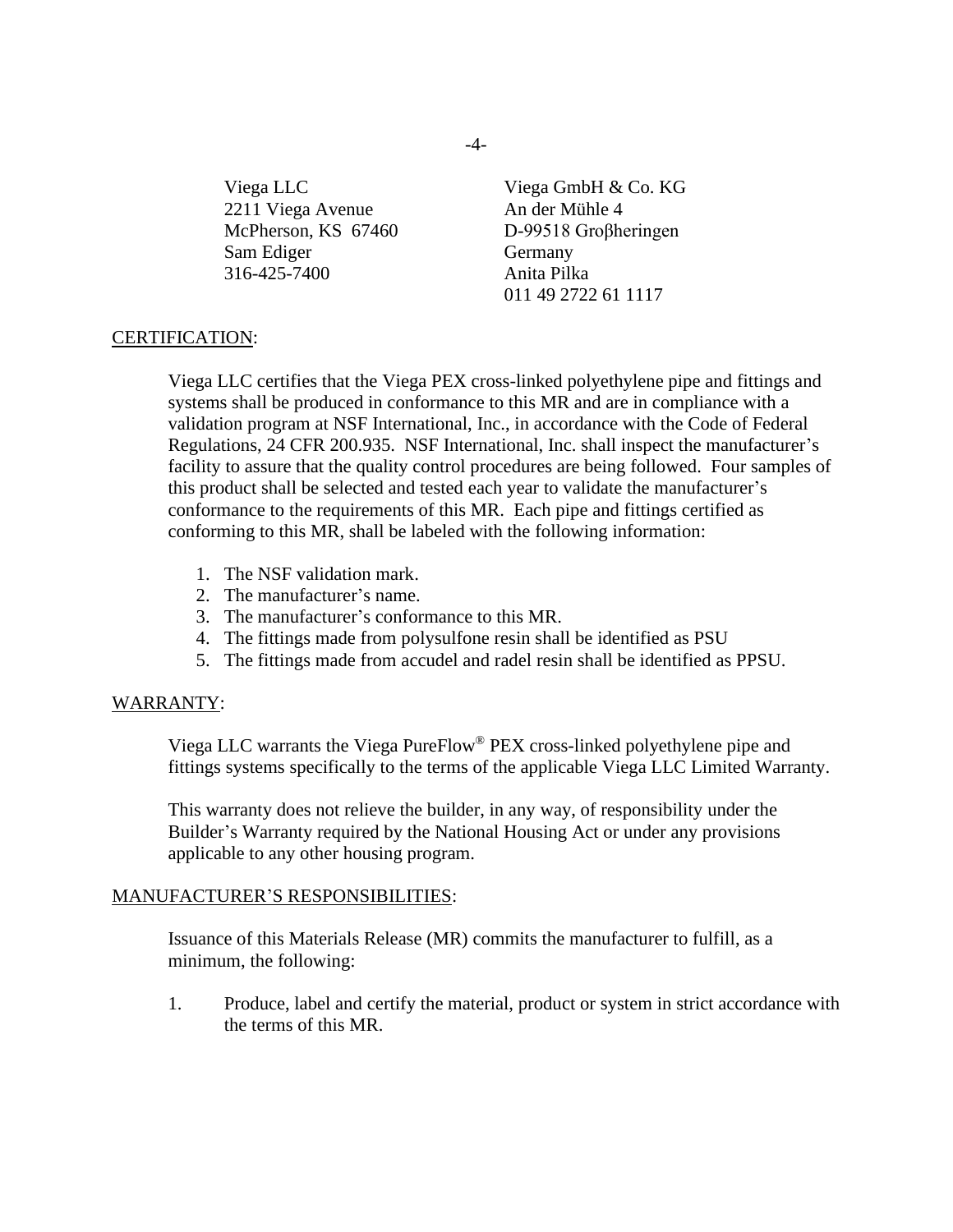- 2. Provide necessary corrective action in a timely manner for all cases of justified complaint, poor performance or failure reported by HUD.
- 3. When requested, provide the Office of Manufactured Housing Programs, HUD Headquarters, with a representative list of properties, in which the material, product or system has been used, including complete addresses or descriptions of locations and dates of installation.
- 4. Inform HUD in advance of changes in production facilities, methods, design of the product, company name, ownership or mailing address.

#### EVALUATION:

This MR shall be valid for a period of three years from the date of initial issuance or most recent renewal or revision, whichever is later. The holder of this MR shall apply for a renewal or revision 90 days prior to the Review Date printed on this MR. Submittals for renewal or revision shall be sent to:

U. S. Department of Housing and Urban Development Office of Manufactured Housing Programs 451 7th Street. SW, Room 9170 Washington, DC 20410-8000

Appropriate User Fee(s) for the TSP program can be submitted through the Pay.gov website at<https://pay.gov/public/form/start/73881741>

The holder of this MR may apply for revision at any time prior to the Review Date. Minor revision may be in the form of a supplement to the MR.

If the Department determines that a proposed renewal or supplement constitutes a revision, the appropriate User Fee for a revision will need to be submitted in accordance with Code of Federal Regulations 24 CFR 200.934, "User Fee System for the Technical Suitability of Products Program," and current User Fee Schedule.

#### CANCELLATION:

Failure to apply for a renewal or revision shall constitute a basis for cancellation of the MR. HUD will notify the manufacturer that the MR may be canceled when: